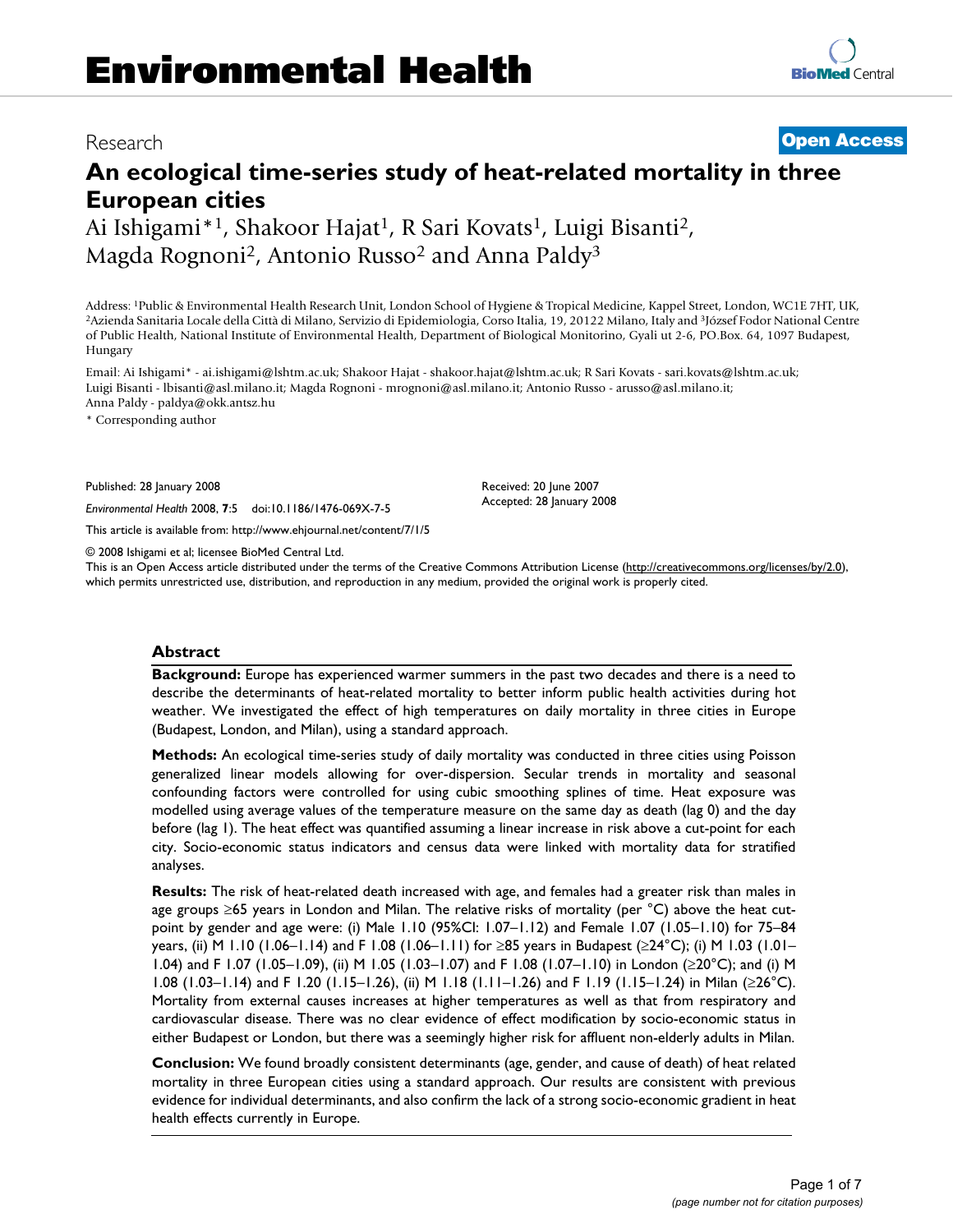# **Background**

Europe has warmed by 0.3°C per decade since the 1970s [1] and most countries have experienced an increase in the number of heat episodes in the past two decades [2]. As public health measures are developed to reduce the impacts of heat-waves and hot weather, there is a need to better describe the environmental and social determinants of heat-related mortality.

In addition to physiological and clinical studies of heat stress, there is a growing literature of epidemiological studies that look at risk factors for heat-related mortality. These studies indicate that the elderly are at highest risk of heat-related mortality. However, many of these studies have used very broad age groups and do not sufficiently adjust for age when looking at gender or other subgroups, and therefore estimates are potentially subject to residual confounding. A multi-city case-crossover analysis in four Italian cities found the risk of heat related mortality was higher in women compared to men[3], after adjusting for age, but other studies have shown no differences by gender. Few studies have investigated the effect of socio-economic status on heat mortality in Europe. Excess mortality in Rome during the heat-wave of 2003 was lower in persons with the highest level of education [4], however other studies in Barcelona [5], Paris [6] and the UK [7] have shown little difference in impacts between high and low income groups.

We investigated the effect of heat on daily mortality in three European cities. The three cities selected were partners in the EUROHEAT project on improving public health responses to extreme weather [8]: Budapest (Hungary), London (UK), and Milan (Italy) and represent a range of climates across Europe.

Budapest has a continental climate, with relatively high summer temperatures and recurrent heat-waves are a problem [9]. Exposure to air pollutants is relatively high compared to other countries in Europe [10,11]. London has a maritime climate, and a well described heat island which means that summer night time temperatures can be 1–3°C higher than the surrounding areas [12]. Air pollution in London is relatively modest, although particulate matter and ozone levels were elevated during the 2003 heat-wave event [13]. Recent research has shown London is more sensitive to heat-related mortality than other regions or urban areas in England and Wales [7]. Milan and London were both severely affected by the 2003 heatwave. Approximately 560 excess deaths (an increase of 23% in total mortality) were observed in Milan [4,14] and 616 deaths (42%) in Greater London [15] during the heat event. Temperatures in Budapest were not much influenced by the heat-wave which predominantly affected western Europe. In all three cities, heat health warning systems were implemented after the 2003 event [9,16,17].

We investigated a range of risk factors of heat-related death using routine mortality data linked to small area indicators of environment and social status. This comparative study uses a standard time-series approach to identify the general determinants of heat-related mortality in European settings.

# **Methods**

### *Mortality data*

Mortality data were supplied by the Central Statistical Office in Budapest, the Office for National Statistics (ONS) in the UK, and the Local Health Authority in Milan. Daily counts of deaths from all-cause, cardiovascular disease (*International Classification of Diseases*, ICD-9 390.0–459.9 for deaths before 2001; ICD-10 I for deaths after 2001), respiratory disease (ICD-9 460.0–519.9; ICD-10 J), and external disease (ICD-9 900.0–999.9; ICD-10 S,T,V,W,X,Y,Z) were obtained for each city. We created mortality series for the following narrow age bands (0–14, 15–64, 65–74, 75–84, ≥85 years).

Linkage of mortality to deprivation indices was based on the best data available for each city. Information on income was derived from the published 2001 census in each city. In London, we computed population-weighted average score of the Multiple Deprivation Index (MDI) by Census Area Statistic ward. For Milan, we used the annual income (median) of residents by census tract after linking data from the Tax Register with the Milan Population Registry. Small area statistics were not available in Budapest so census data were linked at district-level. We used the proportion of the population who completed at least secondary school education as the indicator for socio-economic status. Other factors available from the census, such as dwelling type and proportion of elderly residents living alone, were also linked to investigate their effects on heat-related mortality.

#### *Weather and pollution data*

Series of daily mean temperature (°C) were generated for each city (Table 1). Air pollution may confound the effects of high temperature on mortality, and so daily ambient levels of  $PM_{10}$  ( $\mu$ g/m<sup>3</sup>) (total suspended particles (TSP) in Budapest), and ozone ( $\mu$ g/m<sup>3</sup>) were obtained for each city. For Budapest and London, reference monitoring stations were selected based on criteria of geography and least missing data. The Milan data (from four monitoring sites) were provided by the Regional Environmental Protection Agency.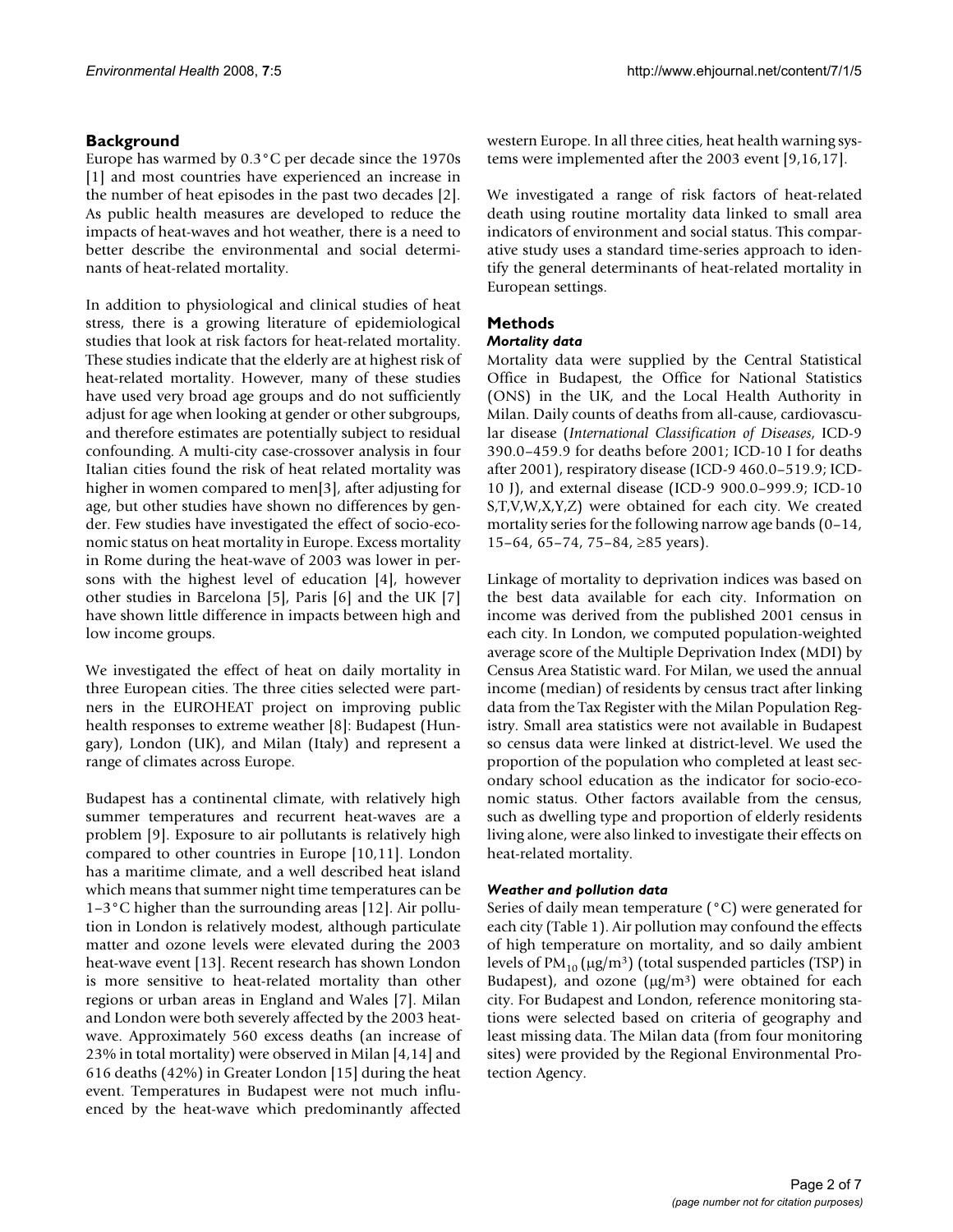#### **Table 1: Characteristics of study cities**

|                                                                                     | <b>Budapest</b>            | London                       | Milan                   |  |
|-------------------------------------------------------------------------------------|----------------------------|------------------------------|-------------------------|--|
| Study period                                                                        | 1993-2001                  | 1993-2003                    |                         |  |
| Population                                                                          | 1698106                    | 7517700                      | 1305808                 |  |
| Latitude                                                                            | $47^\circ 30'$ N           | $51^{\circ}30^{\prime}N$     | 45°27'N                 |  |
| Average summer (June-Aug) temperature, °C                                           | 21.3                       | 18.1                         | 23.0                    |  |
| Heat cut-point.                                                                     | 24.4                       | 20.4                         | 26.3                    |  |
| 95th percentile daily mean temperature, °C                                          |                            |                              |                         |  |
| Particulate concentrations, $\mu$ g/m <sup>3</sup><br>Mean (5th to 95th percentile) | TSP: 57.0 $(26.0 - 104.5)$ | $PM_{10}$ : 32.9 (18.5–60.5) | $PM_{10}$ : 58 (19-137) |  |
| 8 hr Ozone concentration, µg/m <sup>3</sup><br>Mean (5th to 95th percentile)        | $73.3 (26.0 - 132.5)$      | $21.8(5.5 - 46.0)$           | $74(9 - 173)$           |  |
| Daily number deaths                                                                 | $75(56 - 97)$              | $171(134 - 223)$             | $30(19-43)$             |  |
| Mean (5th to 95th percentile)                                                       |                            |                              |                         |  |
| Age at death (years), %                                                             |                            |                              |                         |  |
| $0 - 14$                                                                            | 0.8                        | 1.4                          |                         |  |
| $15 - 64$                                                                           | 26.2                       | 18.3                         | 4                       |  |
| $65 - 74$                                                                           | 23.6                       | 19.6                         | 20                      |  |
| $75 - 84$                                                                           | 29.3                       | 31.6                         | 31                      |  |
| $85+$                                                                               | 20.1                       | 28.3                         | 34                      |  |
| Cause of death, %                                                                   |                            |                              |                         |  |
| <b>CVD</b>                                                                          | 49.2                       | 38.5                         | 37                      |  |
| Respiratory                                                                         | 3.3                        | 17.4                         | 8                       |  |
| External                                                                            | 4.1                        | 3.1                          | 4                       |  |

#### *Statistical analysis*

Each daily mortality series was examined in relation to daily temperature using Poisson generalised linear models allowing for over-dispersion, following methods used in previous analyses for England and Wales [7]. Cubic smoothing splines of time with equally spaced knots were used to control for secular trends in the mortality series and any additional confounding by seasonally-varying factors other than temperature. The same level of seasonal control was used on each series with 7 degrees of freedom (df) per year, roughly equivalent to a two-month moving average, specified for the splines. We chose the number of df as a compromise between providing adequate control for unmeasured confounders and leaving sufficient information from which to estimate temperature effects. Sensitivity analyses were conducted to confirm that estimates were largely unchanged if other levels of seasonal control were considered.

Daily levels of  $PM_{10}$  and  $O_3$  (both average of the current and previous day) were incorporated into each regression model as possible confounding variables, regardless of statistical significance. Indicator variables for day-of week and public holidays were included. As cold effects can be apparent during months of even moderate temperatures, it was decided to have some degree of control for low temperatures. Cold effects are more delayed than for heat [18], and so cold effects were considered using a linear term of lag 0–13 (temperature averaged across values 0–

13 days before the day of death) below a cut-point set at the 5th percentile of daily mean temperature.

To establish the general relationship between mortality and temperature, natural cubic splines of the temperature series (df = 3) were regressed against model residuals after controlling for the confounding factors noted above. The heat effect was modelled using lag0-1 (temperature averaged across values on the same day and the previous day). Heat effects were quantified assuming simple linear threshold models for each city. Thus, the heat effect is the log-linear increase in risk above a heat cut-point defined as the 95th percentile of daily mean temperature (lag 0– 1) (Table 1). All analyses were conducted using STATA v9 [19].

#### **Results**

Table 1 describes the characteristics of the mortality and environmental datasets in each of the three cities. The crude mortality rate in Budapest (4 per 1000 people in population) was high compared with London and Milan (2 per 1000), although the study periods were slightly different. Milan has a more elderly population compared to the other two cities. Summertime average of daily mean temperature was highest in Milan. Budapest and Milan have greater inter-annual temperature ranges because of their continental location. The "heat cut-points" (°C) used in this analysis were 24.4, 20.4, and 26.3, in Budapest, London and Milan, respectively. Observed  $PM_{10}$  and ozone levels were highest in Budapest and Milan.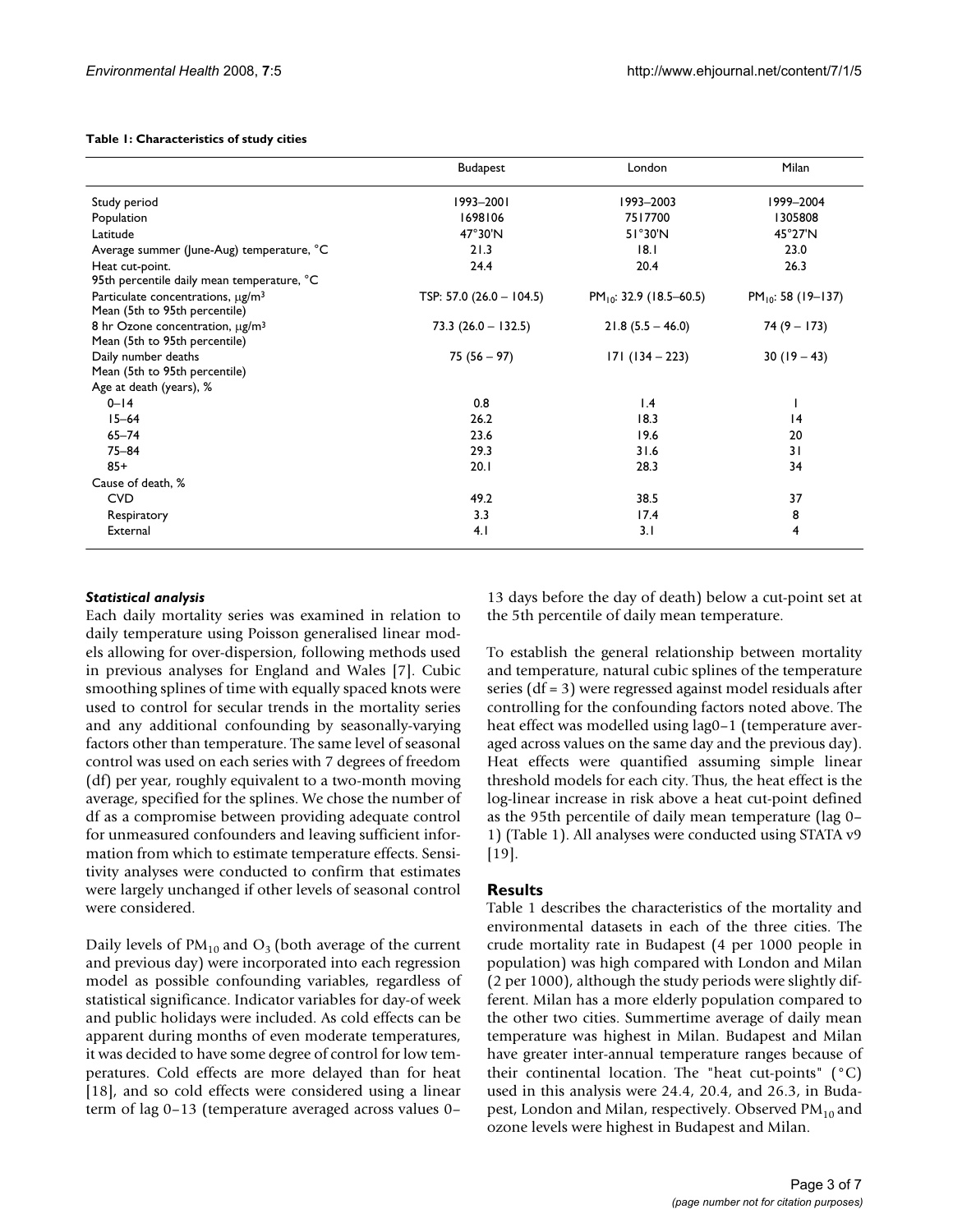

Figure 1 Relative risk of heat-related death for every 1°C change above the each cut-point.

The risk of heat-related mortality varied by age, sex, and cause of death, but with similar patterns in all cities. Figure 1 shows the relative risk (RR) of all-cause mortality by sex and age group. Heat effects are in general greater as age increases, and greater in females than in males, but there was some heterogeneity between the cities. Risk of death increased more steeply above the heat cut-point for both 75–84 and ≥85 years compared to younger age groups in all cities. The effect of heat on mortality in children was

not statistically significant (except in females in London), and such estimates were unstable due to the very small numbers of deaths in this age group.

Deaths from respiratory causes were most sensitive to high temperatures (Figure 2). Effects of high temperature on death from external causes were apparent in all cities, although not statistically significant in Budapest. The risk was highest for the elderly age-group in London, whereas the non-elderly appeared to be at greatest risk from heatrelated mortality from accidents and injuries in Budapest and Milan.

Table 2 estimates heat effects by cause of death and deprivation separately for the elderly  $(\geq 75)$  and the non-elderly (<75) age groups. There was no clear gradient in heat-



# Figure 2 Adjusted relationship between relative risk of death and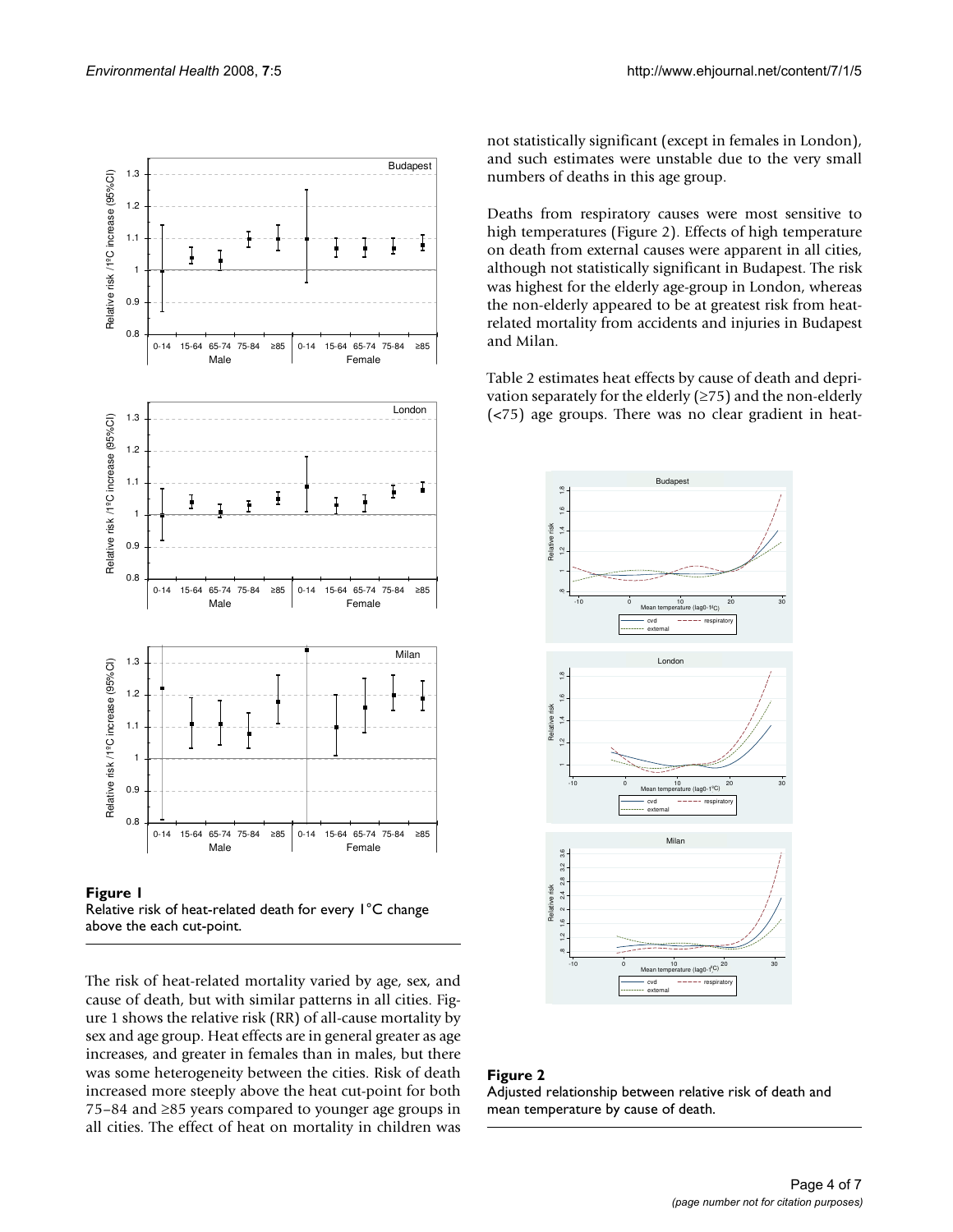|                    | <b>Budapest</b>          |                       | London                         |                       | <b>Milan</b>          |                       |
|--------------------|--------------------------|-----------------------|--------------------------------|-----------------------|-----------------------|-----------------------|
|                    | Aged <75 year            | Aged $\geq$ 75 year   | Aged <75 year                  | Aged $\geq$ 75 year   | Aged <75 year         | Aged $\geq$ 75 year   |
| Cause of death     |                          |                       |                                |                       |                       |                       |
| All cause          | $1.03$ (1.02 to 1.05)    | $1.06$ (1.04 to 1.07) | 1.03 $(1.02 \text{ to } 1.04)$ | $1.06$ (1.05 to 1.07) | $1.12$ (1.08 to 1.16) | $1.17$ (1.14 to 1.20) |
| <b>CVD</b>         | 1.04 (0.99 to 1.08)      | $1.08$ (1.04 to 1.12) | 1.03 (1.01 to 1.04)            | $1.06$ (1.05 to 1.07) | $1.15$ (1.07 to 1.24) | 1.20 (1.15 to 1.25)   |
| Respiratory        | $1.06$ (0.98 to $1.14$ ) | $1.08$ (1.01 to 1.15) | 1.05 (1.01 to 1.08)            | $1.08$ (1.06 to 1.10) | 1.37 (1.15 to 1.62)   | 1.22 (1.14 to 1.31)   |
| External           | $1.04$ (0.98 to $1.11$ ) | 1.02 (0.96 to 1.09)   | $1.06$ (1.02 to 1.10)          | $1.10$ (1.02 to 1.18) | 1.21 (1.05 to 1.40)   | 1.18 (1.03 to 1.34)   |
| Deprivation        |                          |                       |                                |                       |                       |                       |
| I (least deprived) | $1.03$ (1.01 to 1.06)    | $1.06$ (1.03 to 1.09) | $1.03$ (1.01 to 1.05)          | $1.06$ (1.04 to 1.08) | $1.19$ (1.11 to 1.27) | $1.21$ (1.16 to 1.26) |
| 2                  | 1.03 (1.01 to 1.06)      | 1.04 (1.01 to 1.07)   | $1.04$ (1.02 to 1.06)          | 1.05 (1.04 to 1.07)   | 1.13 (1.05 to 1.22)   | 1.13 (1.08 to 1.20)   |
| 3                  | 1.02 (0.99 to 1.06)      | $1.06$ (1.03 to 1.10) | 1.02 (0.99 to 1.04)            | 1.07 (1.05 to 1.09)   | $1.11$ (1.02 to 1.20) | $1.11$ (1.05 to 1.17) |
| 4                  | 1.04 (1.02 to 1.07)      | $1.06$ (1.03 to 1.08) | 1.03 (1.01 to 1.05)            | $1.07$ (1.05 to 1.09) | $1.09$ (1.00 to 1.19) | 1.20 (1.13 to 1.27)   |
| 5 (most deprived)  | 1.03 (1.01 to 1.06)      | $1.07$ (1.04 to 1.10) | 1.02 (1.00 to 1.05)            | 1.04 (1.03 to 1.06)   | 1.00 (0.90 to 1.12)   | $1.18$ (1.10 to 1.26) |

**Table 2: Percent change in deaths (95%CI) per °C increase in temperature above cut-point**

related mortality across the deprivation quintiles in Budapest and London. A statistically significantly *decreasing* gradient in risk was observed with increasing deprivation level in Milan only for the non-elderly (<75), but not in the elderly age group.

There was little evidence in Budapest and London of modification of heat effects by quintiles of the proportion of people living in flats and the proportion of elderly people (≥65 years) living alone (data not shown). These variables were not available for Milan.

# **Discussion**

We used a standard approach to investigate heat effects in the three European cities and observed broadly consistent patterns in different sub-groups. Our results confirm that elderly people are most at risk from heat-related mortality, and, within this group women seem to be at increased risk compared to men in London and Milan.

When analyzing by cause, we observed the strongest heat effect on deaths from respiratory and cardiovascular diseases, as reported by other studies [20-23]. This is important from a public health point of view since cardiovascular disease is the leading single cause of death in Europe: 49% of all deaths in Budapest, 39% in London, and 37% in Milan during the study period. Most previous studies of weather and health have focussed on cardio-respiratory causes of death. However, our results suggest that mortality from external causes is also sensitive to heat, and that this effect is apparent in both adults and the elderly. A previous study in England and Wales, also found a heat signal in deaths from external causes [7], and indicated a stronger heat effect in the 0–64 years age group.

The exact mechanism by which heat affects mortality from external causes needs further investigation. The risk of accidents from traffic accidents, falls, and drowning are known to be affected by summer weather [24-27]. Cause of death certification in the elderly is often not accurate and a proportion of the deaths from cardiovascular and respiratory disease are likely to be misclassified[28]. Deaths from external causes, however, are unlikely to be misclassified. Although heat stroke deaths are underreported [29], deaths certified as due to classical heat illness are unlikely to contribute significantly to the number of deaths from external causes in our three cities.

We found little evidence of heat effects on mortality in children in Milan and Budapest, although there was some indication of a small effect on mortality in girls in London. A previous study in Oslo reported no effect of temperature on child mortality [21]. Overall our study indicates that heat does not have a significant effect on mortality in children, despite their limited ability to thermoregulate. There is no clear physiological mechanism to explain a gender difference for heat effects in children, although some studies have shown gender differences in physiological heat responses in adults [30]. More research is needed on the effects of heat on mortality and morbidity in children.

In Europe, epidemiological studies have shown little or no effect of socio-economic deprivation in the risk of heat-related mortality. Our results were broadly consistent with these reports, showing no clear gradient in heatrelated mortality across the deprivation quintiles in the three cities except for the non-elderly population in Milan. It is possible that analyses of district and small area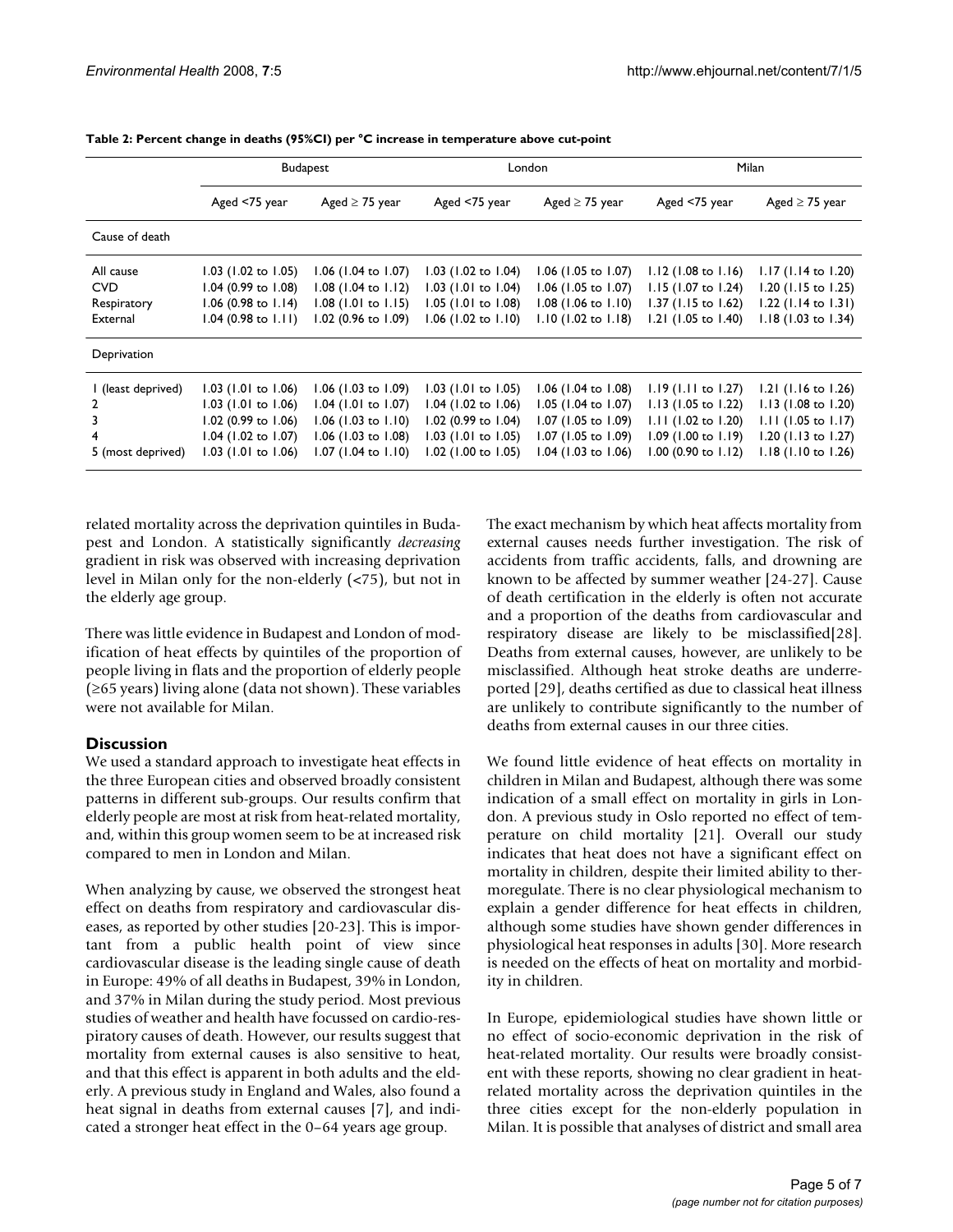indicators are not able to detect a true but small effect on risk. In the UK, the Office for National Statistics has developed the MDI by Super Output Area (SOA) which has homogeneous characteristics (average population per SOA = 1500) from the 2001 census. There is no such published index for socio-economic deprivation in Hungary and Italy. For Budapest, we used the percentage of people who completed at least secondary school as it was more likely to have a normal distribution with a wider range than other possible indicators available in the census 2001. Area-level markers were used to represent individual circumstances and are thus subject to the ecological fallacy. Each unit area contains 32,534 households in Budapest, 4,765 households in London, and 118 households in Milan.

This study is not comparing estimated heat effects across cities, but only across subgroups within each city. There are important differences in sensitivity to heat between cities determined by weather other than temperature, air pollution, and other factors, such as population characteristics, cultural behaviours, and housing. The estimates of heat effects for subgroups in Milan appear large compared to the corresponding subgroups in the other cities. One reason is that the 95th percentile cut-point  $(26.3^{\circ}C)$  in this study is rather high compared to a previous study in Milan [31] which suggested a cut-point of 23°C determined by model fit using data for 18 years (1985–2002). Applying a cut-point of 26.3°C results implies that only the more extreme hot days contribute to the mortality risk. Nevertheless the focus of the current study was on comparisons within cities and not between.

#### **Conclusion**

Our study provides consistent evidence of the environment and social determinants of heat-related mortality in three European cities. Further research should focus on identifying the spatial distribution of heat-related mortality, particularly in relation to heat island "hot spots" and housing characteristics.

#### **Competing interests**

The author(s) declare that they have no competing interests.

#### **Authors' contributions**

AI, SH, RSK and LB conceived the study and participated in its design and coordination. AI, SH, MR and AR performed the statistical analysis. AI drafted the manuscript with contributions from all other authors.

#### **Acknowledgements**

We thank the Office for National Statistics, UK, NIEH Central Statistical Office, Budapest, Hungary, and Local Health Authority, Milan, Italy for supplying the data on mortality. This work was undertaken as part of "EURO-HEAT: Responses to Heat-waves in Europe", funded by the European

Commission DG SANCO (agreement number 2004322). AI is funded by Japanese Society for Promotion of Science. SH is funded by a Wellcome Trust Research Career Development fellowship.

#### **References**

- 1. Klein Tank A, Wijngaard J, van Engelen A: **Climate of Europe: Assessment of observed daily temperature and precipitation extremes.** the Netherlands , KNMI, De Bilt; 2002:36.
- 2. Tank A, Konnen GP: **Trends in indices of daily temperature and precipitation extremes in Europe, 1946-99.** *J Clim* 2003, **16(22):**3665-3680.
- 3. Stafoggia M, Forastiere F, Agostini D, Biggeri A, Bisanti L, Cadum E, Caranci N, de' Donato F, De Lisio S, De Maria M, Michelozzi P, Miglio R, Pandolfi P, Picciotto S, Rognoni M, Russo A, Scarnato C, Perucci CA: **[Vulnerability to heat-related mortality: a multicity, pop](http://www.ncbi.nlm.nih.gov/entrez/query.fcgi?cmd=Retrieve&db=PubMed&dopt=Abstract&list_uids=16570026)[ulation-based, case-crossover analysis.](http://www.ncbi.nlm.nih.gov/entrez/query.fcgi?cmd=Retrieve&db=PubMed&dopt=Abstract&list_uids=16570026) 17(3):**315-323.
- 4. Michelozzi P, de Donato F, Bisanti L, Russo A, Cadum E, DeMaria M, D'Ovidio M, Costa G, Perucci CA: **[The impact of the summer](http://www.ncbi.nlm.nih.gov/entrez/query.fcgi?cmd=Retrieve&db=PubMed&dopt=Abstract&list_uids=16088045) [2003 heat waves on mortality in four Italian cities.](http://www.ncbi.nlm.nih.gov/entrez/query.fcgi?cmd=Retrieve&db=PubMed&dopt=Abstract&list_uids=16088045)** *Euro Surveill* 2005, **10(7):**161-165.
- 5. Borrell C, Mari-Dell'Olmo M, Rodriguez-Sanz M, Garcia-Olalla P, Cayla JA, Benach J, Muntaner C: **[Socioeconomic position and](http://www.ncbi.nlm.nih.gov/entrez/query.fcgi?cmd=Retrieve&db=PubMed&dopt=Abstract&list_uids=17048085) [excess mortality during the heat wave of 2003 in Barcelona.](http://www.ncbi.nlm.nih.gov/entrez/query.fcgi?cmd=Retrieve&db=PubMed&dopt=Abstract&list_uids=17048085)** *Eur J Epidemiol* 2006, **21(9):**633-640.
- 6. Canoui-Poitrine F, Cadot E, Spira A: **[Excess deaths during the](http://www.ncbi.nlm.nih.gov/entrez/query.fcgi?cmd=Retrieve&db=PubMed&dopt=Abstract&list_uids=16830967) [August 2003 heat wave in Paris, France.](http://www.ncbi.nlm.nih.gov/entrez/query.fcgi?cmd=Retrieve&db=PubMed&dopt=Abstract&list_uids=16830967)** *Rev Epidemiol Sante Publique* 2006, **54(2):**127-135.
- 7. Hajat S, Kovats RS, Lachowycz K: **[Heat-related and cold-related](http://www.ncbi.nlm.nih.gov/entrez/query.fcgi?cmd=Retrieve&db=PubMed&dopt=Abstract&list_uids=16990293) [deaths in England and Wales: who is at risk?](http://www.ncbi.nlm.nih.gov/entrez/query.fcgi?cmd=Retrieve&db=PubMed&dopt=Abstract&list_uids=16990293)** *Occup Environ Med* 2007, **64(2):**93-100.
- 8. WHO Europe: **1st Meeting of the project: improving public health responses to extreme weather/heat-waves - Euro-HEAT: 20-22 June 2005; Rome, Italy.** ; 2005.
- 9. Paldy A, Bobvos J, Vamos A, Kovats RS, Hajat S: **The effect of temperature and heat waved on daily mortality in Budapest, Hungarym 1970-2000.** In *Extreme weather events and public health responses* Edited by: Kirch W, Menne B, Bertollini R. NY , Springer-Verlag; 2005:99-108.
- 10. Aga E, Samoli E, Touloumi G, Anderson HR, Cadum E, Forsberg B, Goodman P, Goren A, Kotesovec F, Kriz B, Macarol-Hiti M, Medina S, Paldy A, Schindler C, Sunyer J, Tittanen P, Wojtyniak B, Zmirou D, Schwartz J, Katsouyanni K: **[Short-term effects of ambient parti](http://www.ncbi.nlm.nih.gov/entrez/query.fcgi?cmd=Retrieve&db=PubMed&dopt=Abstract&list_uids=12762571)[cles on mortality in the elderly: results from 28 cities in the](http://www.ncbi.nlm.nih.gov/entrez/query.fcgi?cmd=Retrieve&db=PubMed&dopt=Abstract&list_uids=12762571) [APHEA2 project.](http://www.ncbi.nlm.nih.gov/entrez/query.fcgi?cmd=Retrieve&db=PubMed&dopt=Abstract&list_uids=12762571)** *Eur Respir J Suppl* 2003, **40:**28s-33s.
- 11. Katsouyanni K, Touloumi G, Samoli E, Gryparis A, Le Tertre A, Monopolis Y, Rossi G, Zmirou D, Ballester F, Boumghar A, Anderson HR, Wojtyniak B, Paldy A, Braunstein R, Pekkanen J, Schindler C, Schwartz J: **[Confounding and effect modification in the short](http://www.ncbi.nlm.nih.gov/entrez/query.fcgi?cmd=Retrieve&db=PubMed&dopt=Abstract&list_uids=11505171)[term effects of ambient particles on total mortality: results](http://www.ncbi.nlm.nih.gov/entrez/query.fcgi?cmd=Retrieve&db=PubMed&dopt=Abstract&list_uids=11505171) [from 29 European cities within the APHEA2 project.](http://www.ncbi.nlm.nih.gov/entrez/query.fcgi?cmd=Retrieve&db=PubMed&dopt=Abstract&list_uids=11505171)** *Epidemiology* 2001, **12(5):**521-531.
- 12. Wilby RL: **Past and projected trends in London's urban heat island.** *Weather* 2003, **58(7):**251-260.
- 13. Stedman JR: **The predicted number of air pollution related deaths in the UK during the August 2003 heatwave.** *Atmospheric Environment* 2004, **38(8):**1087-1090.
- 14. Conti S, Meli P, Minelli G, Solimini R, Toccaceli V, Vichi M, Beltrano C, Perini L: **[Epidemiologic study of mortality during the Sum](http://www.ncbi.nlm.nih.gov/entrez/query.fcgi?cmd=Retrieve&db=PubMed&dopt=Abstract&list_uids=15910795)[mer 2003 heat wave in Italy.](http://www.ncbi.nlm.nih.gov/entrez/query.fcgi?cmd=Retrieve&db=PubMed&dopt=Abstract&list_uids=15910795)** *Environ Res* 2005, **98(3):**390-399.
- 15. Johnson H, Kovats RS, McGregor G, Stedman J, Gibbs M, Walton H, Cook L, Black E: **[The impact of the 2003 heat wave on mortal](http://www.ncbi.nlm.nih.gov/entrez/query.fcgi?cmd=Retrieve&db=PubMed&dopt=Abstract&list_uids=15804164)[ity and hospital admissions in England.](http://www.ncbi.nlm.nih.gov/entrez/query.fcgi?cmd=Retrieve&db=PubMed&dopt=Abstract&list_uids=15804164)** *Health Stat Q* 2005:6-11.
- 16. Kirchmayer U, Michelozzi P, de'Donato F, Kalkstein LS, Perucci CA: **A national system for the prevention of health effects of heat in Italy.** *Epidemiology* 2004, **15(4):**S100-S101.
- 17. Department of Health: **Heatwave: Plan for England Protecting health and reducing harm from extreme heat and heatwaves (2004 edition).** 2004.
- 18. Braga AL, Zanobetti A, Schwartz J: **[The time course of weather](http://www.ncbi.nlm.nih.gov/entrez/query.fcgi?cmd=Retrieve&db=PubMed&dopt=Abstract&list_uids=11679794)[related deaths.](http://www.ncbi.nlm.nih.gov/entrez/query.fcgi?cmd=Retrieve&db=PubMed&dopt=Abstract&list_uids=11679794)** *Epidemiology* 2001, **12(6):**662-667.
- 19. Stata Corporation: **Stata 9.** TX , Stata Corporation; 2006.
- 20. Kovats S, Koppe C: **Heatwaves: past and future impacts on health.** In *Ingtegration of public heatlh with adaptation to climate change:*